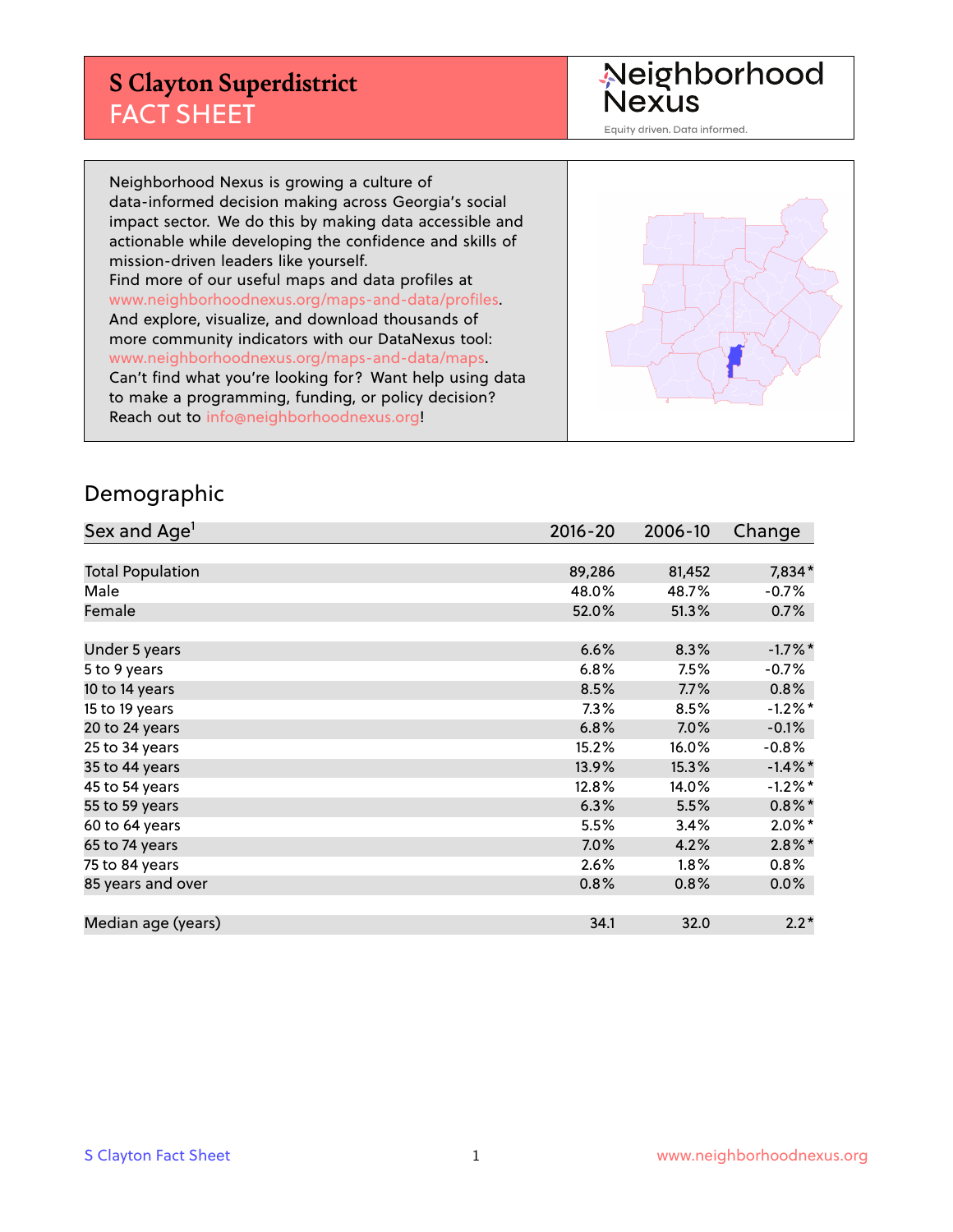# Demographic, continued...

| Race <sup>2</sup>                                            | $2016 - 20$ | 2006-10 | Change      |
|--------------------------------------------------------------|-------------|---------|-------------|
| Total population                                             | 89,286      | 81,452  | 7,834*      |
| One race                                                     | 96.0%       | 97.9%   | $-2.0\%$ *  |
| White                                                        | 19.0%       | 26.5%   | $-7.5%$ *   |
| <b>Black or African American</b>                             | 68.4%       | 63.4%   | $5.0\%$ *   |
| American Indian and Alaska Native                            | 0.2%        | 0.1%    | 0.1%        |
| Asian                                                        | 4.6%        | 2.6%    | $2.0\%$ *   |
| Native Hawaiian and Other Pacific Islander                   | 0.0%        | 0.0%    | 0.0%        |
| Some other race                                              | 3.8%        | 5.4%    | $-1.6%$     |
| Two or more races                                            | 4.0%        | 2.1%    | $2.0\%$ *   |
| Race alone or in combination with other race(s) <sup>3</sup> | $2016 - 20$ | 2006-10 | Change      |
| Total population                                             | 89,286      | 81,452  | 7,834*      |
| White                                                        | 22.0%       | 28.2%   | $-6.2%$ *   |
| <b>Black or African American</b>                             | 71.6%       | 64.8%   | $6.8\%$ *   |
| American Indian and Alaska Native                            | 0.8%        | 0.7%    | 0.1%        |
| Asian                                                        | 5.1%        | 2.8%    | $2.3\%$ *   |
| Native Hawaiian and Other Pacific Islander                   | 0.1%        | 0.0%    | 0.1%        |
| Some other race                                              | 4.6%        | 5.9%    | $-1.3%$     |
|                                                              |             |         |             |
| Hispanic or Latino and Race <sup>4</sup>                     | $2016 - 20$ | 2006-10 | Change      |
| Total population                                             | 89,286      | 81,452  | 7,834*      |
| Hispanic or Latino (of any race)                             | 11.4%       | 11.2%   | 0.1%        |
| Not Hispanic or Latino                                       | 88.6%       | 88.8%   | $-0.1%$     |
| White alone                                                  | 13.5%       | 22.0%   | $-8.5%$ *   |
| Black or African American alone                              | 67.3%       | 62.5%   | 4.8%*       |
| American Indian and Alaska Native alone                      | 0.2%        | 0.0%    | 0.2%        |
| Asian alone                                                  | 4.5%        | 2.4%    | $2.1\%$ *   |
| Native Hawaiian and Other Pacific Islander alone             | 0.0%        | 0.0%    | 0.0%        |
| Some other race alone                                        | 0.1%        | 0.2%    | $-0.1%$     |
| Two or more races                                            | 3.0%        | 1.6%    | $1.4\%$ *   |
| U.S. Citizenship Status <sup>5</sup>                         | 2016-20     | 2006-10 | Change      |
|                                                              |             |         |             |
| Foreign-born population                                      | 9,971       | 9,657   | 314         |
| Naturalized U.S. citizen                                     | 48.3%       | 36.5%   | $11.8\%$ *  |
| Not a U.S. citizen                                           | 51.7%       | 63.5%   | $-11.8\%$ * |
| Citizen, Voting Age Population <sup>6</sup>                  | $2016 - 20$ | 2006-10 | Change      |
| Citizen, 18 and over population                              | 60,955      | 52,303  | 8,652*      |
| Male                                                         | 46.5%       | 47.3%   | $-0.8%$     |
| Female                                                       | 53.5%       | 52.7%   | 0.8%        |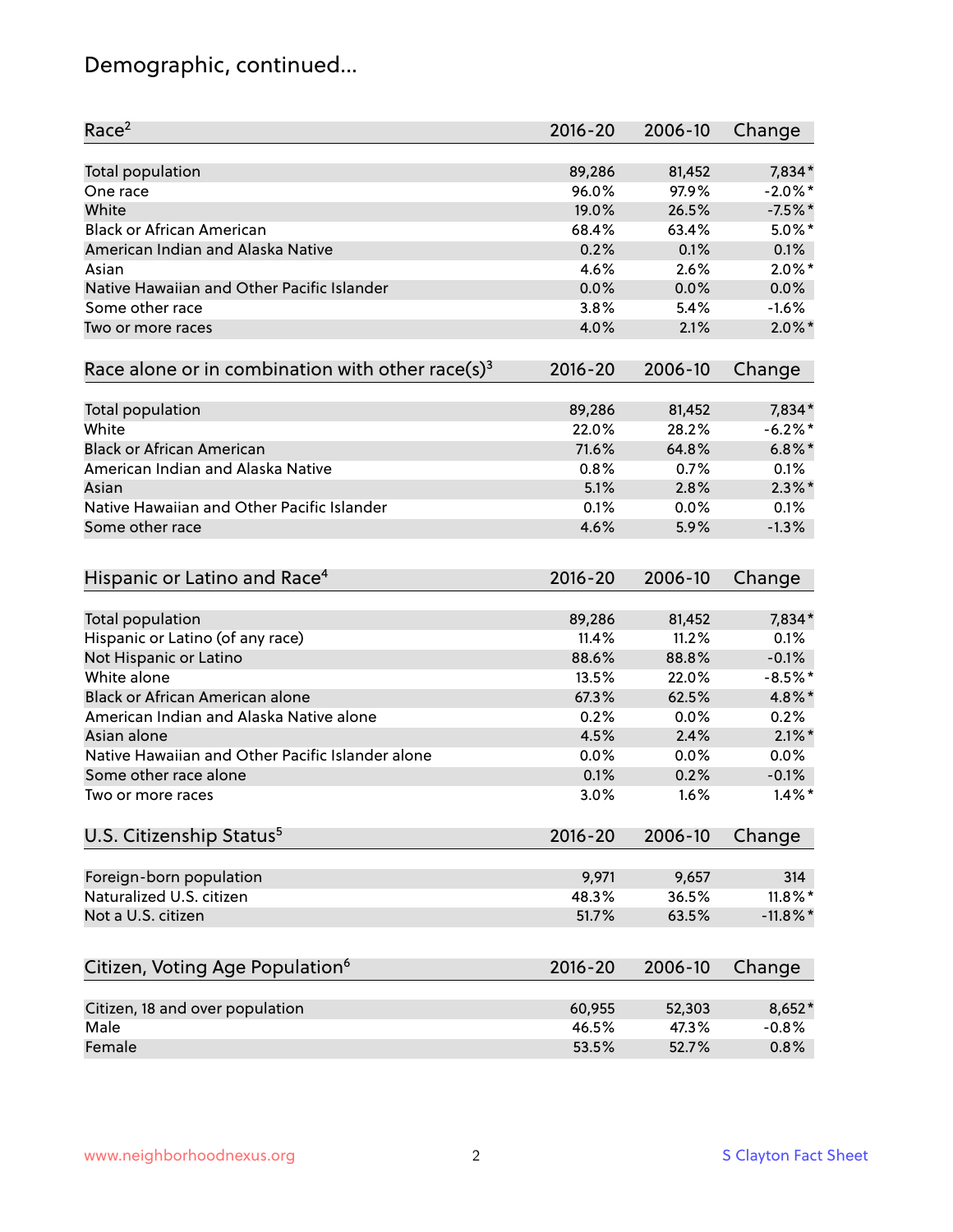#### Economic

| Income <sup>7</sup>                                 | $2016 - 20$ | 2006-10 | Change     |
|-----------------------------------------------------|-------------|---------|------------|
|                                                     |             |         |            |
| All households                                      | 28,894      | 26,420  | $2,474*$   |
| Less than \$10,000                                  | 6.3%        | 5.4%    | 0.9%       |
| \$10,000 to \$14,999                                | 1.9%        | 5.0%    | $-3.1\%$ * |
| \$15,000 to \$24,999                                | 9.5%        | 10.2%   | $-0.7%$    |
| \$25,000 to \$34,999                                | 9.2%        | 11.9%   | $-2.7%$ *  |
| \$35,000 to \$49,999                                | 13.0%       | 17.7%   | $-4.8\%$ * |
| \$50,000 to \$74,999                                | 22.8%       | 22.6%   | 0.2%       |
| \$75,000 to \$99,999                                | 13.8%       | 12.9%   | 1.0%       |
| \$100,000 to \$149,999                              | 15.8%       | 10.3%   | 5.5%*      |
| \$150,000 to \$199,999                              | 5.1%        | 2.3%    | $2.8\%$ *  |
| \$200,000 or more                                   | 2.6%        | 1.6%    | 0.9%       |
| Median household income (dollars)                   | 62,070      | 49,794  | 12,276 *   |
| Mean household income (dollars)                     | 74,686      | 60,048  | 14,639*    |
| With earnings                                       | 81.7%       | 89.5%   | $-7.7\%$ * |
| Mean earnings (dollars)                             | 71,755      | 57,727  | 14,029*    |
| <b>With Social Security</b>                         | 24.6%       | 17.0%   | $7.6\%$ *  |
| Mean Social Security income (dollars)               | 19,275      | 15,120  | 4,155*     |
| With retirement income                              | 23.9%       | 15.5%   | 8.5%*      |
| Mean retirement income (dollars)                    | 32,300      | 20,401  | 11,899*    |
| With Supplemental Security Income                   | 7.5%        | 3.2%    | $4.3\%$ *  |
| Mean Supplemental Security Income (dollars)         | 8,175       | 7,515   | 660        |
| With cash public assistance income                  | 2.3%        | 1.9%    | 0.4%       |
| Mean cash public assistance income (dollars)        | 1,483       | 4,932   | $-3,449$   |
| With Food Stamp/SNAP benefits in the past 12 months | 17.6%       | 9.4%    | $8.2\%$ *  |
|                                                     |             |         |            |
| Families                                            | 21,081      | 18,464  | $2,617*$   |
| Less than \$10,000                                  | 4.3%        | 3.7%    | 0.6%       |
| \$10,000 to \$14,999                                | 1.4%        | 3.9%    | $-2.5%$ *  |
| \$15,000 to \$24,999                                | 9.5%        | 8.7%    | 0.8%       |
| \$25,000 to \$34,999                                | 8.4%        | 10.1%   | $-1.7%$    |
| \$35,000 to \$49,999                                | 13.7%       | 17.4%   | $-3.7\%$ * |
| \$50,000 to \$74,999                                | 20.4%       | 22.5%   | $-2.2%$    |
| \$75,000 to \$99,999                                | 14.6%       | 15.4%   | $-0.8%$    |
| \$100,000 to \$149,999                              | 18.2%       | 13.2%   | $5.0\%$ *  |
| \$150,000 to \$199,999                              | 6.2%        | 3.1%    | $3.0\%$ *  |
| \$200,000 or more                                   | 3.3%        | 1.9%    | 1.4%       |
| Median family income (dollars)                      | 66,812      | 56,667  | 10,145*    |
| Mean family income (dollars)                        | 81,773      | 66,723  | 15,051*    |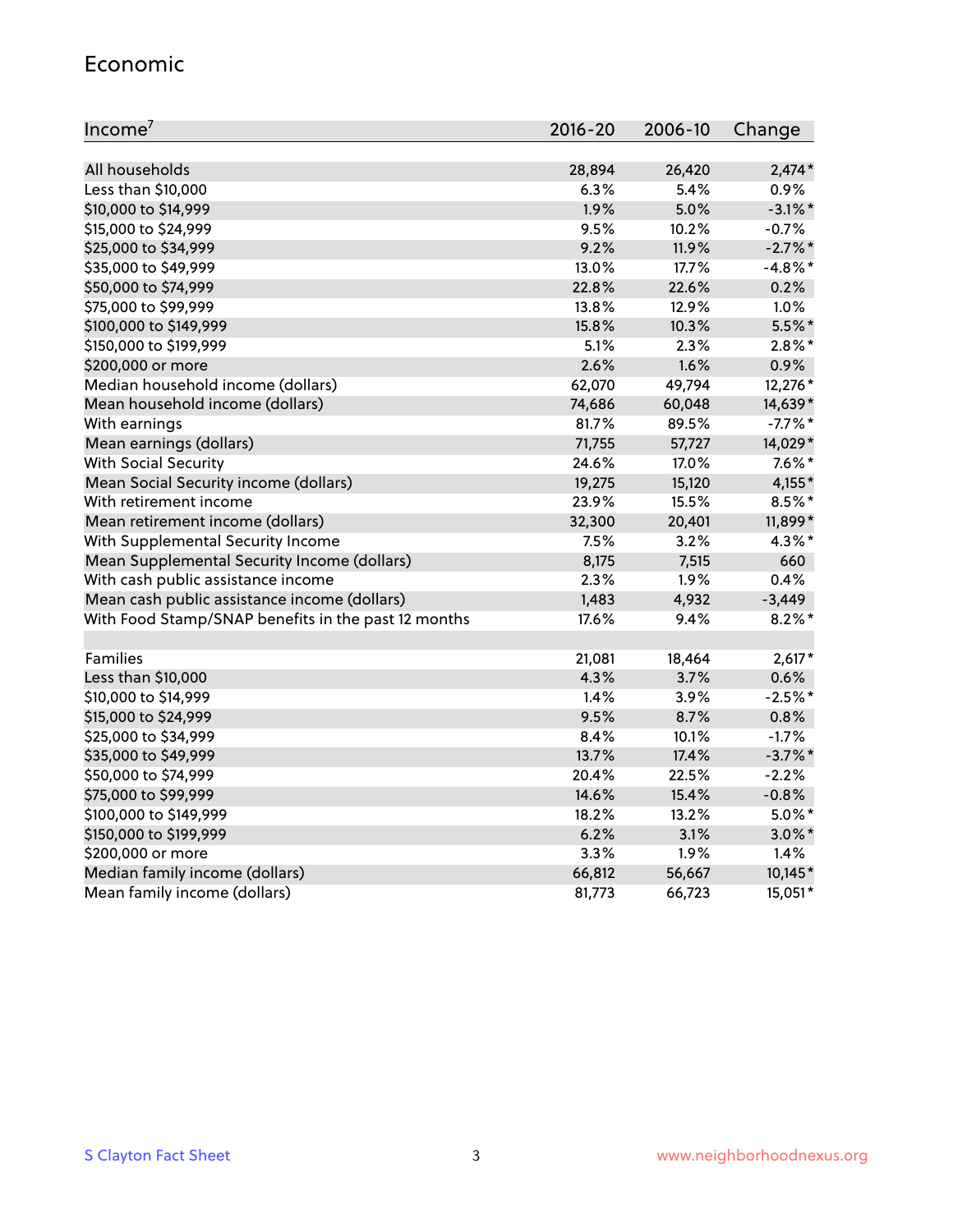#### Economic, continued...

| Income, continued <sup>8</sup>                           | $2016 - 20$ | 2006-10 | Change   |
|----------------------------------------------------------|-------------|---------|----------|
|                                                          |             |         |          |
| Nonfamily households                                     | 7,813       | 7,956   | $-143$   |
| Median nonfamily income (dollars)                        | 41,200      | 36,537  | 4,663*   |
| Mean nonfamily income (dollars)                          | 46,506      | 42,308  | 4,197    |
|                                                          |             |         |          |
| Median earnings for workers (dollars)                    | 32,015      | 29,447  | $2,568*$ |
| Median earnings for male full-time, year-round workers   | 43,484      | 42,027  | $1,458*$ |
| (dollars)                                                |             |         |          |
| Median earnings for female full-time, year-round workers | 39,849      | 36,432  | $3,417*$ |
| (dollars)                                                |             |         |          |
|                                                          |             |         |          |
| Per capita income (dollars)                              | 25,681      | 21,048  | $4,633*$ |
|                                                          |             |         |          |
| Families and People Below Poverty Level <sup>9</sup>     | $2016 - 20$ | 2006-10 | Change   |
|                                                          |             |         |          |
| <b>All families</b>                                      | 10.5%       | 10.0%   | 0.5%     |
| With related children under 18 years                     | 17.0%       | 14.8%   | 2.2%     |
| With related children under 5 years only                 | 18.8%       | 12.2%   | 6.6%     |
| Married couple families                                  | 3.3%        | 4.7%    | $-1.4%$  |
| With related children under 18 years                     | 3.9%        | 7.4%    | $-3.5%$  |
| With related children under 5 years only                 | 3.3%        | 9.7%    | $-6.4%$  |
| Families with female householder, no husband present     | 21.2%       | 21.5%   | $-0.2%$  |
| With related children under 18 years                     | 31.0%       | 25.3%   | 5.7%     |
| With related children under 5 years only                 | 27.5%       | 20.3%   | 7.2%     |
|                                                          |             |         |          |
| All people                                               | 13.3%       | 12.1%   | 1.2%     |
| Under 18 years                                           | 21.2%       | 18.4%   | 2.9%     |
| Related children under 18 years                          | 21.2%       | 18.1%   | 3.1%     |
| Related children under 5 years                           | 16.3%       | 18.5%   | $-2.2%$  |
| Related children 5 to 17 years                           | 22.8%       | 18.0%   | 4.9%     |
| 18 years and over                                        | 10.4%       | 9.4%    | 1.0%     |
| 18 to 64 years                                           | 10.7%       | 9.9%    | 0.8%     |
| 65 years and over                                        | 8.5%        | 4.4%    | 4.2%     |
| People in families                                       | 12.3%       | 11.1%   | 1.1%     |
| Unrelated individuals 15 years and over                  | 19.4%       | 18.1%   | 1.3%     |
|                                                          |             |         |          |
| Non-Hispanic white people                                | 9.5%        | 6.0%    | $3.5%$ * |
| Black or African-American people                         | 15.0%       | 12.6%   | 2.4%     |
| Asian people                                             | 2.4%        | 23.4%   | $-21.0%$ |
| Hispanic or Latino people                                | 12.8%       | 19.1%   | $-6.3%$  |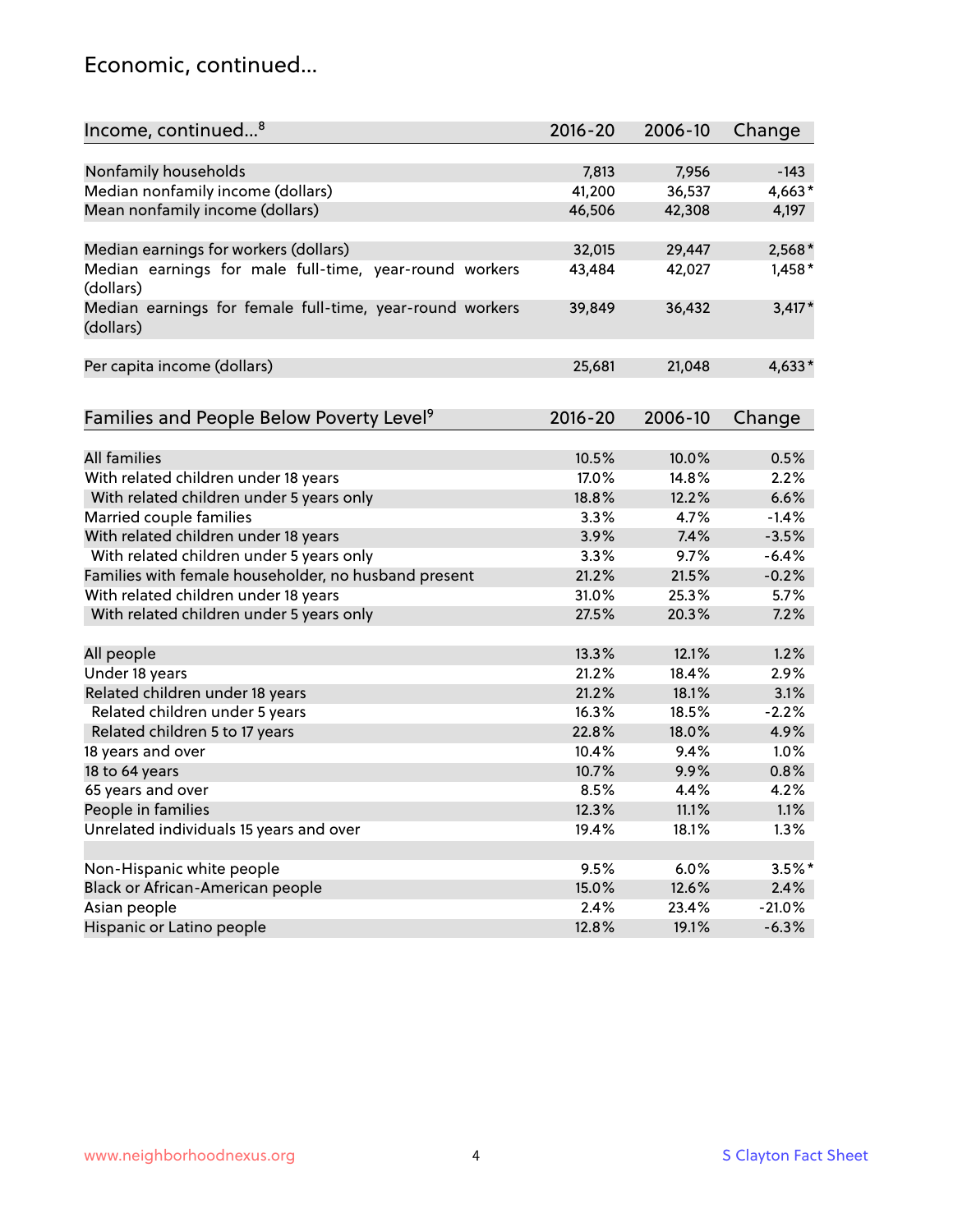## Employment

| Employment Status <sup>10</sup>                                             | $2016 - 20$ | 2006-10 | Change     |
|-----------------------------------------------------------------------------|-------------|---------|------------|
|                                                                             |             |         |            |
| Population 16 years and over                                                | 68,376      | 60,710  | 7,666*     |
| In labor force                                                              | 64.1%       | 67.9%   | $-3.8\%$ * |
| Civilian labor force                                                        | 64.0%       | 67.4%   | $-3.4\%$ * |
| Employed                                                                    | 60.1%       | 60.0%   | 0.1%       |
| Unemployed                                                                  | 3.8%        | 7.3%    | $-3.5%$    |
| <b>Armed Forces</b>                                                         | 0.1%        | 0.5%    | $-0.4%$    |
| Not in labor force                                                          | 35.9%       | 32.1%   | $3.8\%$ *  |
| Civilian labor force                                                        |             |         |            |
|                                                                             | 43,742      | 40,891  | $2,851*$   |
| <b>Unemployment Rate</b>                                                    | 6.0%        | 10.9%   | $-4.9%$    |
| Females 16 years and over                                                   | 36,288      | 31,461  | 4,827*     |
| In labor force                                                              | 63.2%       | 67.9%   | $-4.7%$ *  |
| Civilian labor force                                                        | 63.1%       | 67.7%   | $-4.5%$    |
| Employed                                                                    | 59.7%       | 60.6%   | $-0.9%$    |
|                                                                             |             |         |            |
| Own children of the householder under 6 years                               | 6,699       | 7,466   | $-767$     |
| All parents in family in labor force                                        | 71.6%       | 76.1%   | $-4.6%$    |
| Own children of the householder 6 to 17 years                               | 15,710      | 14,931  | 779        |
| All parents in family in labor force                                        | 75.6%       | 78.8%   | $-3.2%$    |
|                                                                             |             |         |            |
| Industry <sup>11</sup>                                                      | 2016-20     | 2006-10 | Change     |
|                                                                             |             |         |            |
| Civilian employed population 16 years and over                              | 41,123      | 36,450  | 4,673*     |
| Agriculture, forestry, fishing and hunting, and mining                      | 0.2%        | 0.3%    | $-0.0%$    |
| Construction                                                                | 5.4%        | 6.1%    | $-0.7%$    |
| Manufacturing                                                               | 6.8%        | 7.0%    | $-0.1%$    |
| Wholesale trade                                                             | 2.1%        | 3.6%    | $-1.4\%$ * |
| Retail trade                                                                | 12.1%       | 10.6%   | 1.4%       |
| Transportation and warehousing, and utilities                               | 12.7%       | 15.1%   | $-2.4\%$ * |
| Information                                                                 | 2.4%        | 2.2%    | 0.2%       |
| Finance and insurance, and real estate and rental and leasing               | 4.6%        | 6.9%    | $-2.3\%$ * |
| Professional, scientific, and management, and administrative                | 10.1%       | 10.3%   | $-0.2%$    |
| and waste management services                                               |             |         |            |
| Educational services, and health care and social assistance                 | 24.4%       | 18.6%   | $5.9\%$ *  |
| Arts, entertainment, and recreation, and accommodation and<br>food services | 8.7%        | 7.9%    | $0.8\%$    |
| Other services, except public administration                                | 4.1%        | 4.0%    | 0.1%       |
| Public administration                                                       | 6.3%        | 7.5%    | $-1.2%$    |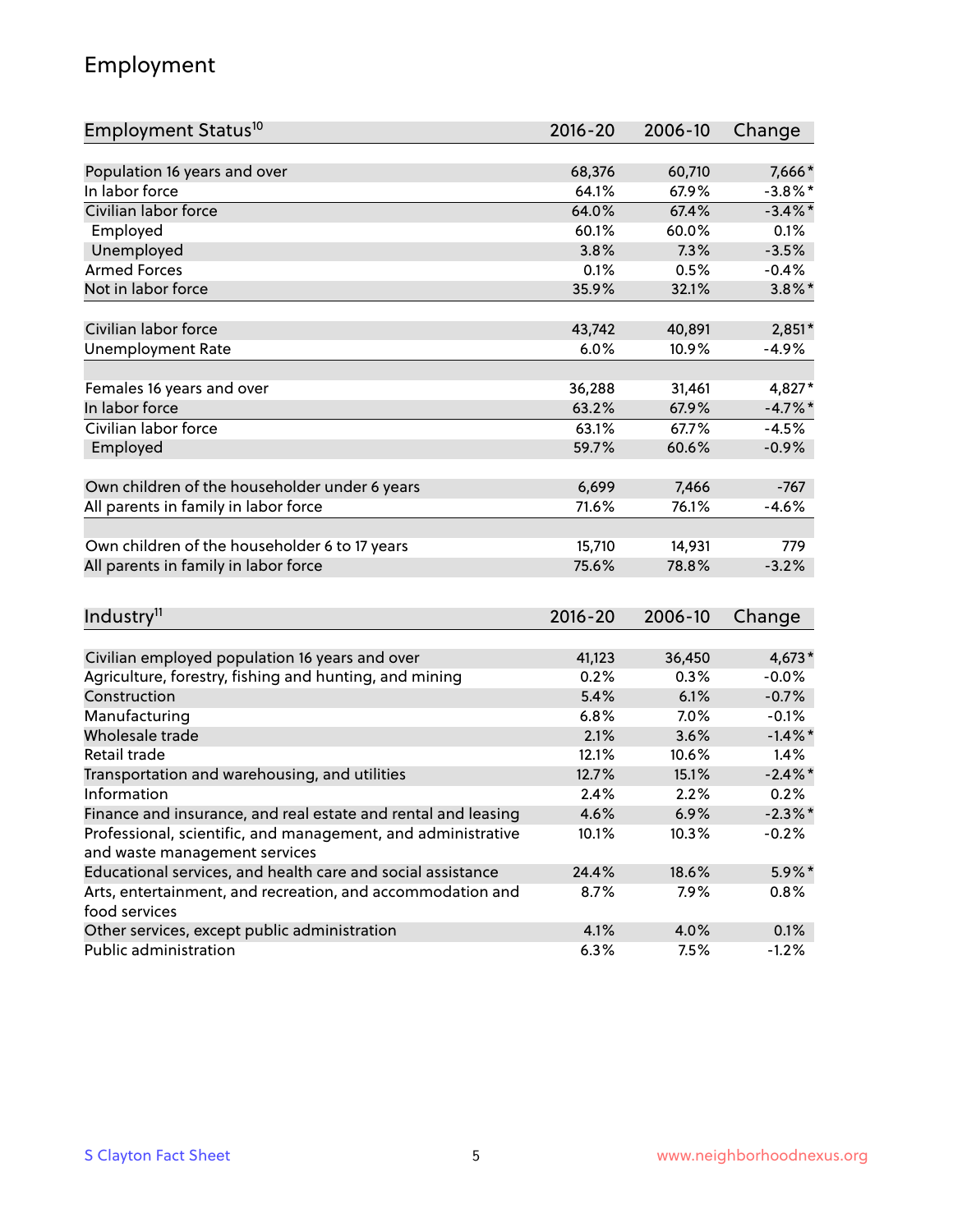# Employment, continued...

| Occupation <sup>12</sup>                                     | $2016 - 20$ | 2006-10 | Change     |
|--------------------------------------------------------------|-------------|---------|------------|
| Civilian employed population 16 years and over               | 41,123      | 36,450  | 4,673*     |
| Management, business, science, and arts occupations          | 30.2%       | 29.3%   | $0.9\%$    |
| Service occupations                                          | 17.6%       | 16.3%   | 1.2%       |
| Sales and office occupations                                 | 22.4%       | 28.4%   | $-6.0\%$ * |
| Natural<br>and<br>resources,<br>construction,<br>maintenance | 7.9%        | 9.2%    | $-1.3%$    |
| occupations                                                  |             |         |            |
| Production, transportation, and material moving occupations  | 21.9%       | 16.7%   | $5.2\%$ *  |
| Class of Worker <sup>13</sup>                                | $2016 - 20$ | 2006-10 | Change     |
|                                                              |             |         |            |
| Civilian employed population 16 years and over               | 41,123      | 36,450  | 4,673*     |
| Private wage and salary workers                              | 79.8%       | 75.7%   | 4.1%       |
| Government workers                                           | 15.9%       | 19.4%   | $-3.5%$ *  |
| Self-employed in own not incorporated business workers       | 4.0%        | 4.7%    | $-0.7%$    |
| Unpaid family workers                                        | 0.4%        | 0.3%    | 0.1%       |
| Job Flows <sup>14</sup>                                      | 2019        | 2010    | Change     |
|                                                              |             |         |            |
| Total Jobs in district                                       | 18,428      | 18,453  | $-25$      |
| Held by residents of district                                | 14.6%       | 14.5%   | 0.1%       |
| Held by non-residents of district                            | 85.4%       | 85.5%   | $-0.1%$    |
| Jobs by Industry Sector <sup>15</sup>                        | 2019        | 2010    | Change     |
|                                                              |             |         |            |
| Total Jobs in district                                       | 18,428      | 18,453  | $-25$      |
| Goods Producing sectors                                      | 6.2%        | 5.4%    | 0.8%       |
| Trade, Transportation, and Utilities sectors                 | 19.5%       | 18.8%   | 0.7%       |
| All Other Services sectors                                   | 74.3%       | 75.7%   | $-1.4%$    |
|                                                              |             |         |            |
| Total Jobs in district held by district residents            | 2,697       | 2,673   | 24         |
| <b>Goods Producing sectors</b>                               | 4.6%        | 5.4%    | $-0.8%$    |
| Trade, Transportation, and Utilities sectors                 | 11.5%       | 10.3%   | 1.3%       |
| All Other Services sectors                                   | 83.9%       | 84.4%   | $-0.5%$    |
| Jobs by Earnings <sup>16</sup>                               | 2019        | 2010    | Change     |
|                                                              |             |         |            |
| Total Jobs in district                                       | 18,428      | 18,453  | $-25$      |
| Jobs with earnings \$1250/month or less                      | 24.9%       | 25.2%   | $-0.3%$    |
| Jobs with earnings \$1251/month to \$3333/month              | 34.4%       | 43.5%   | $-9.0%$    |
| Jobs with earnings greater than \$3333/month                 | 40.7%       | 31.3%   | 9.3%       |
|                                                              |             |         |            |
| Total Jobs in district held by district residents            | 2,697       | 2,673   | 24         |
| Jobs with earnings \$1250/month or less                      | 29.5%       | 27.0%   | 2.5%       |
| Jobs with earnings \$1251/month to \$3333/month              | 35.0%       | 44.5%   | $-9.4%$    |
| Jobs with earnings greater than \$3333/month                 | 35.5%       | 28.5%   | 6.9%       |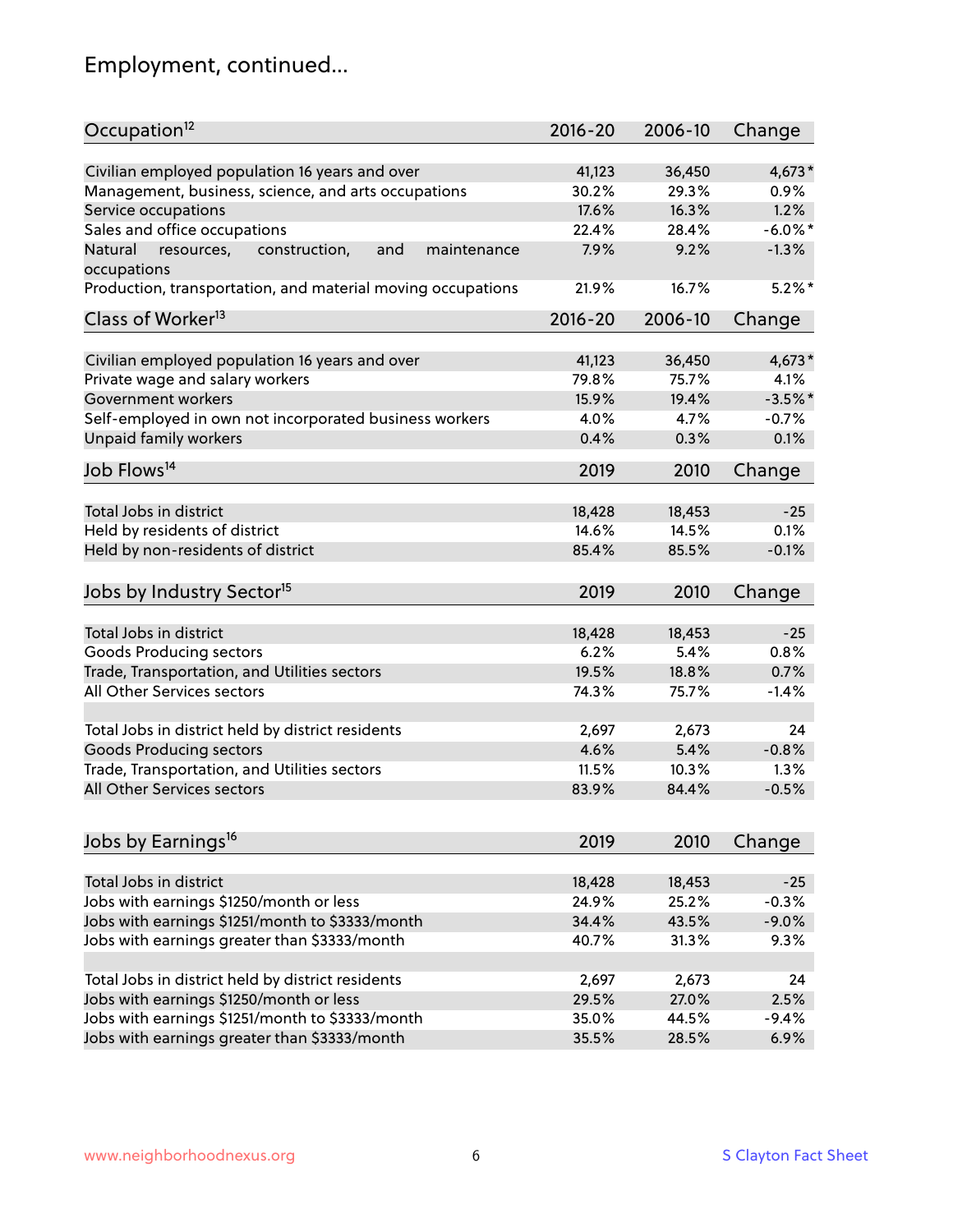# Employment, continued...

| Jobs by Age of Worker <sup>17</sup>               | 2019   | 2010   | Change  |
|---------------------------------------------------|--------|--------|---------|
|                                                   |        |        |         |
| Total Jobs in district                            | 18,428 | 18,453 | $-25$   |
| Jobs with workers age 29 or younger               | 21.8%  | 20.1%  | 1.7%    |
| Jobs with workers age 30 to 54                    | 54.8%  | 61.3%  | $-6.5%$ |
| Jobs with workers age 55 or older                 | 23.4%  | 18.6%  | 4.8%    |
|                                                   |        |        |         |
| Total Jobs in district held by district residents | 2,697  | 2,673  | 24      |
| Jobs with workers age 29 or younger               | 19.1%  | 17.7%  | 1.4%    |
| Jobs with workers age 30 to 54                    | 51.7%  | 59.0%  | $-7.2%$ |
| Jobs with workers age 55 or older                 | 29.2%  | 23.3%  | 5.8%    |
|                                                   |        |        |         |

#### Education

| School Enrollment <sup>18</sup>                | $2016 - 20$ | 2006-10 | Change     |
|------------------------------------------------|-------------|---------|------------|
|                                                |             |         |            |
| Population 3 years and over enrolled in school | 26,154      | 24,224  | $1,930*$   |
| Nursery school, preschool                      | 5.4%        | $7.7\%$ | $-2.3\%$ * |
| Kindergarten                                   | 4.9%        | 4.4%    | 0.5%       |
| Elementary school (grades 1-8)                 | 41.6%       | 42.4%   | $-0.8%$    |
| High school (grades 9-12)                      | 22.3%       | 24.5%   | $-2.2%$    |
| College or graduate school                     | 25.7%       | 21.0%   | $4.7\%$ *  |
| Educational Attainment <sup>19</sup>           | $2016 - 20$ | 2006-10 | Change     |
|                                                |             |         |            |
| Population 25 years and over                   | 57,142      | 49,641  | 7,501*     |
| Less than 9th grade                            | 4.9%        | 5.4%    | $-0.4%$    |
| 9th to 12th grade, no diploma                  | 7.9%        | 9.3%    | $-1.4%$    |
| High school graduate (includes equivalency)    | 30.1%       | 30.5%   | $-0.4%$    |
| Some college, no degree                        | 24.2%       | 24.9%   | $-0.7%$    |
| Associate's degree                             | 9.9%        | 7.9%    | $2.0\%$ *  |
| Bachelor's degree                              | 14.2%       | 15.4%   | $-1.2%$    |
| Graduate or professional degree                | 8.8%        | 6.7%    | 2.1%       |
|                                                |             |         |            |
| Percent high school graduate or higher         | 87.2%       | 85.3%   | $1.8\%$    |
| Percent bachelor's degree or higher            | 22.9%       | 22.0%   | $0.9\%$    |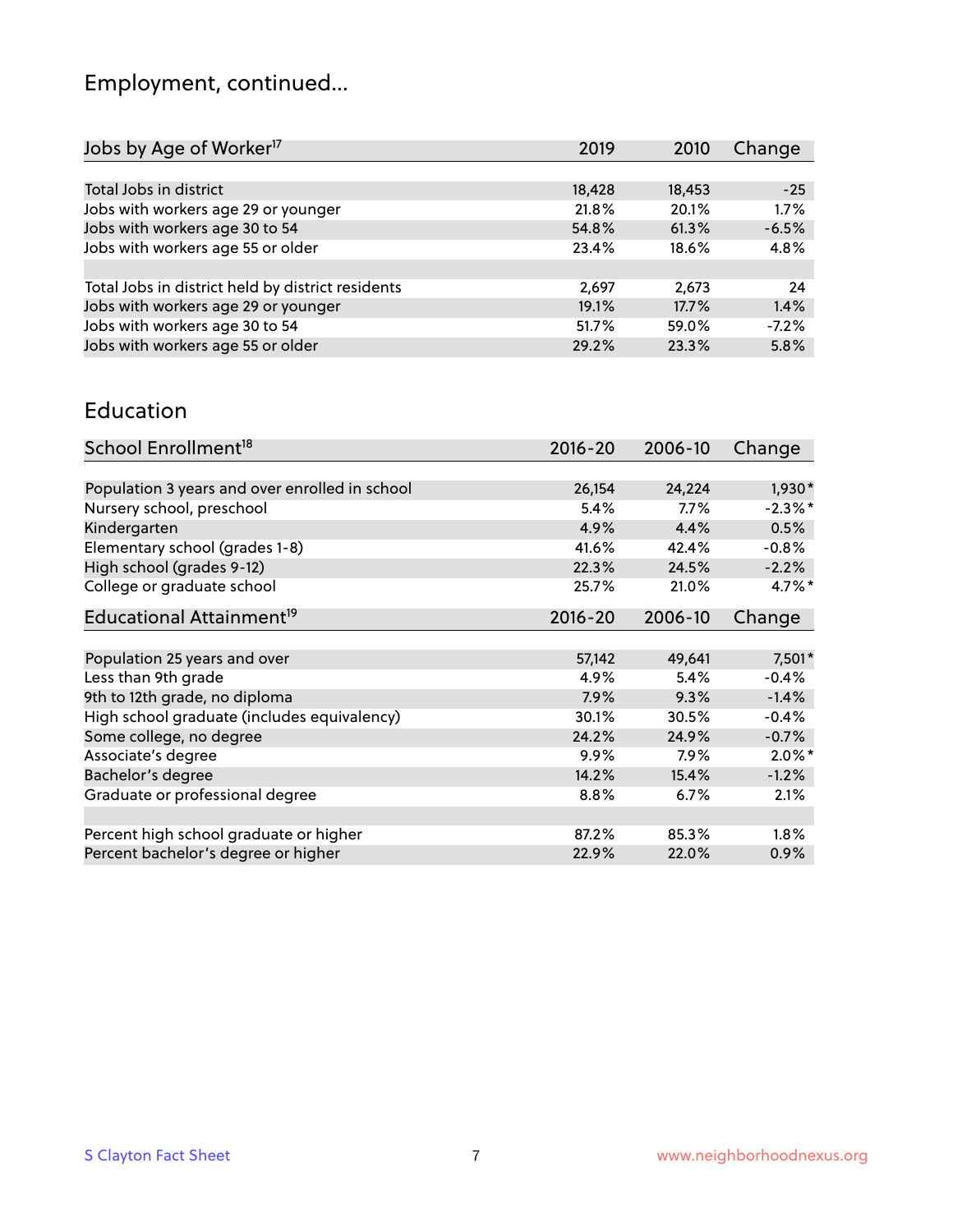## Housing

| Households by Type <sup>20</sup>                     | 2016-20     | 2006-10 | Change     |
|------------------------------------------------------|-------------|---------|------------|
|                                                      |             |         |            |
| <b>Total households</b>                              | 28,894      | 26,420  | $2,474*$   |
| Family households (families)                         | 73.0%       | 69.9%   | $3.1\%$ *  |
| With own children under 18 years                     | 29.3%       | 37.9%   | $-8.5%$ *  |
| Married-couple family                                | 41.0%       | 44.6%   | $-3.6\%$ * |
| With own children of the householder under 18 years  | 14.4%       | 21.8%   | $-7.4\%$ * |
| Male householder, no wife present, family            | 7.1%        | 4.5%    | $2.6\%$ *  |
| With own children of the householder under 18 years  | 3.0%        | 2.1%    | 0.9%       |
| Female householder, no husband present, family       | 24.9%       | 20.8%   | $4.1\%$ *  |
| With own children of the householder under 18 years  | 12.0%       | 14.0%   | $-2.0%$    |
| Nonfamily households                                 | 27.0%       | 30.1%   | $-3.1\%$ * |
| Householder living alone                             | 23.7%       | 25.9%   | $-2.3%$    |
| 65 years and over                                    | 6.0%        | 4.1%    | $1.9\%$ *  |
|                                                      |             |         |            |
| Households with one or more people under 18 years    | 35.6%       | 43.2%   | $-7.6\%$ * |
| Households with one or more people 65 years and over | 23.4%       | 14.3%   | $9.1\%$    |
|                                                      |             |         |            |
| Average household size                               | 2.99        | 2.92    | 0.07       |
| Average family size                                  | 3.50        | 3.58    | $-0.08$    |
| Housing Occupancy <sup>21</sup>                      | $2016 - 20$ | 2006-10 | Change     |
|                                                      |             |         |            |
| Total housing units                                  | 31,618      | 30,963  | 655*       |
| Occupied housing units                               | 91.4%       | 85.3%   | $6.1\%$ *  |
| Vacant housing units                                 | 8.6%        | 14.7%   | $-6.1\%$ * |
|                                                      |             |         |            |
| Homeowner vacancy rate                               | 1.5         | 6.5     | $-5.0*$    |
| Rental vacancy rate                                  | 11.3        | 11.9    | $-0.6$     |
|                                                      |             |         |            |
| Units in Structure <sup>22</sup>                     | $2016 - 20$ | 2006-10 | Change     |
| Total housing units                                  | 31,618      | 30,963  | 655*       |
| 1-unit, detached                                     | 71.6%       | 71.9%   | $-0.3%$    |
| 1-unit, attached                                     | 2.7%        | 2.8%    | $-0.1%$    |
| 2 units                                              | 0.8%        | 1.1%    | $-0.2%$    |
| 3 or 4 units                                         | 2.7%        | 1.7%    | 1.0%       |
| 5 to 9 units                                         | 4.7%        | 5.2%    | $-0.5%$    |
| 10 to 19 units                                       | 6.9%        | 5.5%    | 1.4%       |
| 20 or more units                                     | 5.3%        | 5.6%    | $-0.3%$    |
| Mobile home                                          | 5.1%        | 6.1%    | $-1.1%$    |
| Boat, RV, van, etc.                                  | 0.1%        | 0.0%    | 0.1%       |
|                                                      |             |         |            |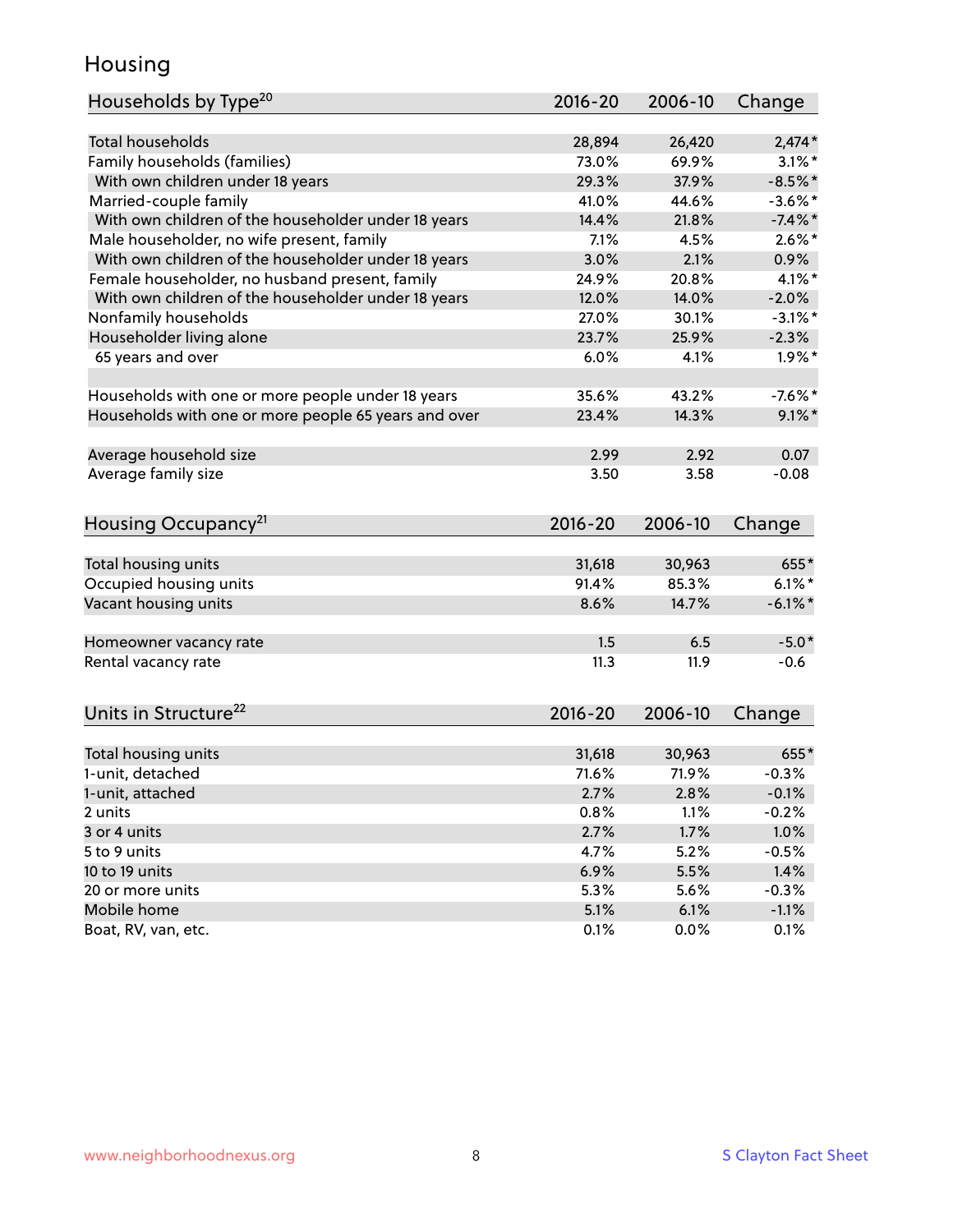## Housing, Continued...

| Year Structure Built <sup>23</sup>             | 2016-20     | 2006-10 | Change                |
|------------------------------------------------|-------------|---------|-----------------------|
| Total housing units                            | 31,618      | 30,963  | 655*                  |
| Built 2014 or later                            | 4.6%        | (X)     | (X)                   |
| Built 2010 to 2013                             | 0.9%        | (X)     | (X)                   |
| Built 2000 to 2009                             | 29.3%       | 30.2%   | $-0.9%$               |
| Built 1990 to 1999                             | 25.1%       | 26.6%   | $-1.5%$               |
| Built 1980 to 1989                             | 19.5%       | 19.5%   | 0.0%                  |
| Built 1970 to 1979                             | 12.8%       | 13.5%   | $-0.7%$               |
| Built 1960 to 1969                             | 4.9%        | 7.1%    | $-2.2%$               |
| Built 1950 to 1959                             | 1.8%        | 2.3%    | $-0.6%$               |
| Built 1940 to 1949                             | 0.3%        | 0.4%    | $-0.1%$               |
| Built 1939 or earlier                          | 0.8%        | 0.5%    | 0.4%                  |
|                                                |             |         |                       |
| Housing Tenure <sup>24</sup>                   | $2016 - 20$ | 2006-10 | Change                |
| Occupied housing units                         | 28,894      | 26,420  | $2,474*$              |
| Owner-occupied                                 | 60.9%       | 66.8%   | $-5.9\%$ *            |
| Renter-occupied                                | 39.1%       | 33.2%   | 5.9%*                 |
|                                                |             |         |                       |
| Average household size of owner-occupied unit  | 2.91        | 3.00    | $-0.09$               |
| Average household size of renter-occupied unit | 3.13        | 2.76    | $0.36*$               |
| Residence 1 Year Ago <sup>25</sup>             | $2016 - 20$ | 2006-10 | Change                |
| Population 1 year and over                     | 88,156      | 80,321  | 7,835*                |
| Same house                                     | 83.5%       | 77.6%   | $5.8\%$ *             |
| Different house in the U.S.                    | 16.1%       | 21.7%   | $-5.7\%$ *            |
|                                                | 8.0%        | 10.7%   | $-2.7%$ *             |
| Same county                                    | 8.0%        | 11.0%   | $-3.0\%$ *            |
| Different county<br>Same state                 | 6.0%        | 7.5%    | $-1.5%$               |
| Different state                                | 2.0%        | 3.5%    |                       |
| Abroad                                         | 0.5%        | 0.6%    | $-1.4\%$ *<br>$-0.2%$ |
|                                                |             |         |                       |
| Value of Housing Unit <sup>26</sup>            | $2016 - 20$ | 2006-10 | Change                |
| Owner-occupied units                           | 17,600      | 17,654  | $-54$                 |
| Less than \$50,000                             | 6.2%        | 7.0%    | $-0.8%$               |
| \$50,000 to \$99,999                           | 19.4%       | 12.3%   | $7.1\%$ *             |
| \$100,000 to \$149,999                         | 25.7%       | 36.3%   | $-10.5%$ *            |
| \$150,000 to \$199,999                         | 23.3%       | 26.5%   | $-3.2%$               |
| \$200,000 to \$299,999                         | 16.4%       | 14.0%   | 2.4%                  |
| \$300,000 to \$499,999                         | 6.0%        | 2.3%    | 3.7%                  |
| \$500,000 to \$999,999                         | 1.9%        | 0.8%    | 1.1%                  |
| \$1,000,000 or more                            | 1.1%        | 0.8%    | 0.3%                  |
| Median (dollars)                               | 147,608     | 143,145 | 4,463*                |
| Mortgage Status <sup>27</sup>                  | $2016 - 20$ | 2006-10 | Change                |
| Owner-occupied units                           | 17,600      | 17,654  | $-54$                 |
| Housing units with a mortgage                  | 72.4%       | 82.4%   | $-10.0\%$ *           |
| Housing units without a mortgage               | 27.6%       | 17.6%   | 10.0%*                |
|                                                |             |         |                       |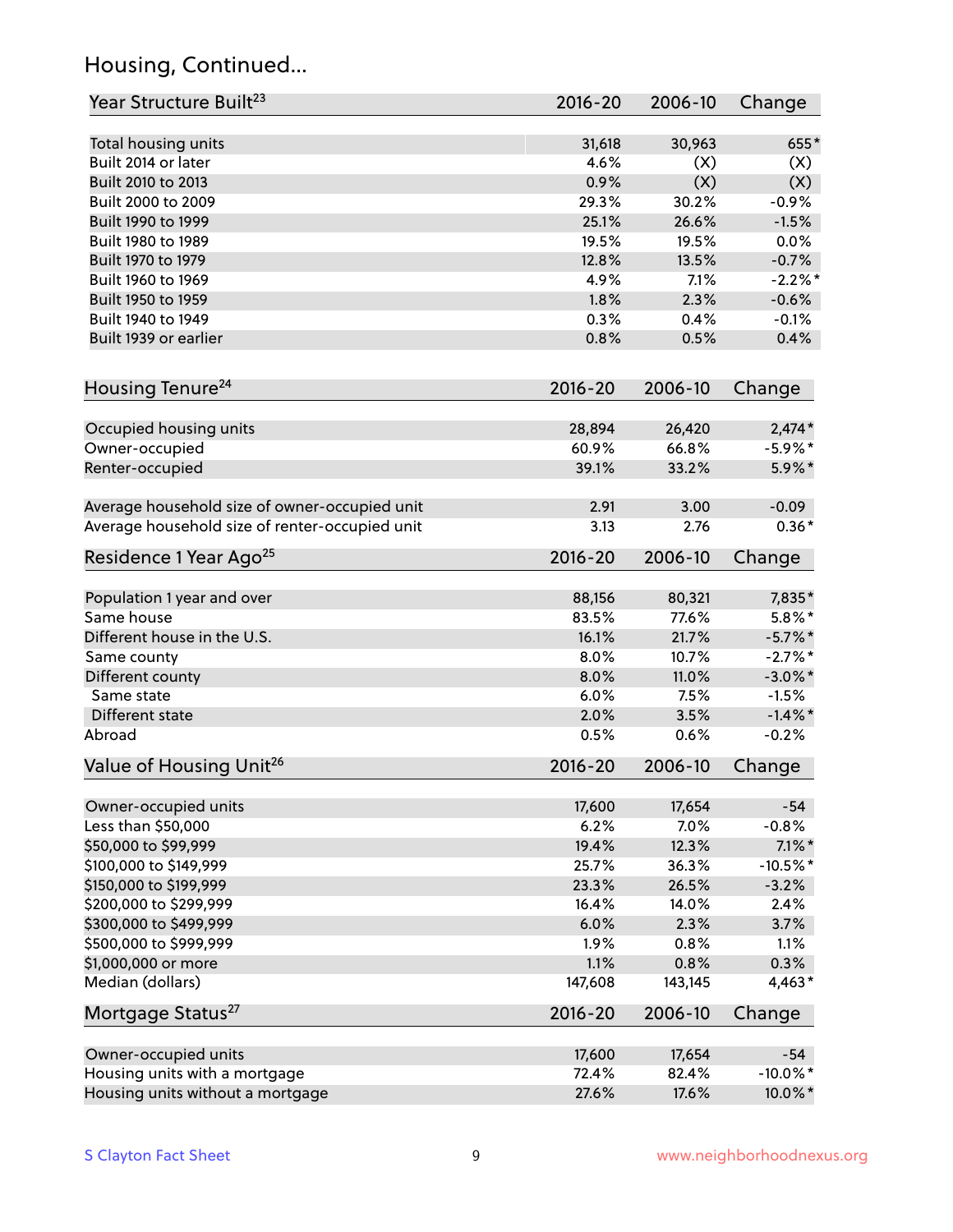## Housing, Continued...

| Selected Monthly Owner Costs <sup>28</sup>                                            | 2016-20 | 2006-10 | Change      |
|---------------------------------------------------------------------------------------|---------|---------|-------------|
| Housing units with a mortgage                                                         | 12,735  | 14,541  | $-1,806*$   |
| Less than \$300                                                                       | 0.9%    | 0.0%    | 0.9%        |
| \$300 to \$499                                                                        | 0.8%    | 0.6%    | 0.3%        |
| \$500 to \$999                                                                        | 24.0%   | 15.9%   | $8.1\%$ *   |
| \$1,000 to \$1,499                                                                    | 41.2%   | 41.5%   | $-0.3%$     |
| \$1,500 to \$1,999                                                                    | 21.5%   | 29.0%   | $-7.5%$ *   |
| \$2,000 to \$2,999                                                                    | 9.7%    | 11.6%   | $-1.8%$     |
| \$3,000 or more                                                                       | $1.8\%$ | 1.5%    | 0.4%        |
| Median (dollars)                                                                      | 1,273   | 1,408   | $-135*$     |
| Housing units without a mortgage                                                      | 4,865   | 3,113   | $1,752*$    |
| Less than \$150                                                                       | 1.0%    | 2.6%    | $-1.7%$     |
| \$150 to \$249                                                                        | 5.7%    | 11.4%   | $-5.7%$     |
| \$250 to \$349                                                                        | 18.0%   | 19.9%   | $-2.0%$     |
| \$350 to \$499                                                                        | 26.3%   | 28.5%   | $-2.2%$     |
| \$500 to \$699                                                                        | 31.4%   | 25.6%   | 5.8%        |
| \$700 or more                                                                         | 17.7%   | 11.9%   | 5.7%        |
| Median (dollars)                                                                      | 494     | 434     | $61*$       |
| Selected Monthly Owner Costs as a Percentage of<br>Household Income <sup>29</sup>     |         |         | Change      |
| Housing units with a mortgage (excluding units where<br>SMOCAPI cannot be computed)   | 12,673  | 14,491  | $-1,818*$   |
| Less than 20.0 percent                                                                | 46.1%   | 26.3%   | 19.8%*      |
| 20.0 to 24.9 percent                                                                  | 17.0%   | 17.3%   | $-0.3%$     |
| 25.0 to 29.9 percent                                                                  | 9.1%    | 13.5%   | $-4.4\%$ *  |
| 30.0 to 34.9 percent                                                                  | 5.2%    | 9.5%    | $-4.3\%$ *  |
| 35.0 percent or more                                                                  | 22.6%   | 33.3%   | $-10.8\%$ * |
| Not computed                                                                          | 62      | 50      | 12          |
| Housing unit without a mortgage (excluding units where<br>SMOCAPI cannot be computed) | 4,842   | 3,081   | $1,761*$    |
| Less than 10.0 percent                                                                | 60.3%   | 39.2%   | $21.1\%$ *  |
| 10.0 to 14.9 percent                                                                  | 15.2%   | 23.9%   | $-8.7%$     |
| 15.0 to 19.9 percent                                                                  | 7.0%    | 12.3%   | $-5.3%$     |
| 20.0 to 24.9 percent                                                                  | 4.2%    | 6.4%    | $-2.2%$     |
| 25.0 to 29.9 percent                                                                  | 4.7%    | 5.6%    | $-0.9%$     |
| 30.0 to 34.9 percent                                                                  | 2.1%    | 4.0%    | $-1.9%$     |
| 35.0 percent or more                                                                  | 6.5%    | 8.6%    | $-2.1%$     |
| Not computed                                                                          | 23      | 32      | $-9$        |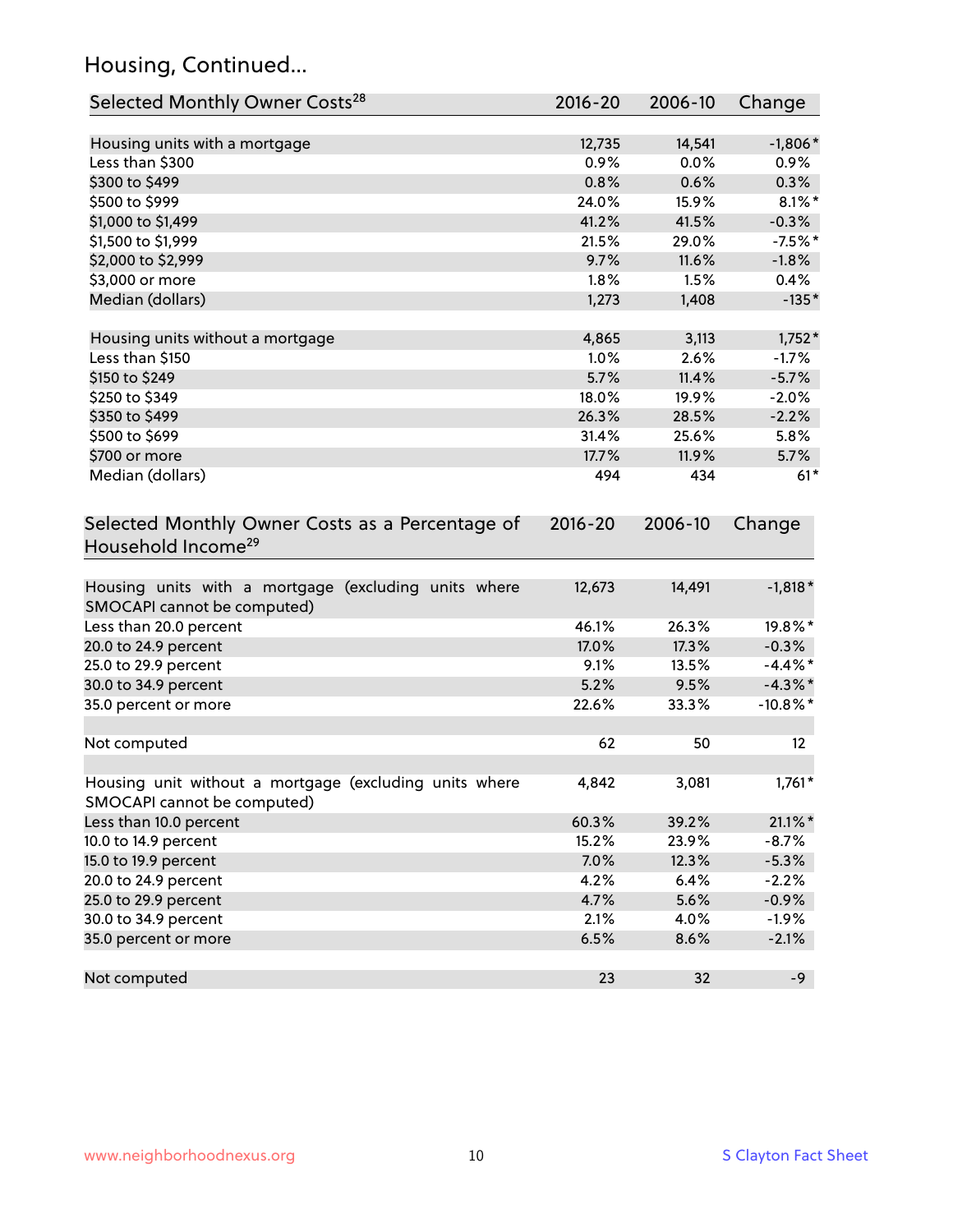## Housing, Continued...

| Gross Rent <sup>30</sup>                                                       | 2016-20        | 2006-10        | Change            |
|--------------------------------------------------------------------------------|----------------|----------------|-------------------|
|                                                                                |                |                |                   |
| Occupied units paying rent                                                     | 10,956         | 8,607          | $2,349*$          |
| Less than \$200                                                                | 1.7%           | 0.8%           | 0.9%              |
| \$200 to \$499                                                                 | 4.8%           | 6.2%           | $-1.5%$           |
| \$500 to \$749                                                                 | 5.6%           | 18.9%          | $-13.4%$          |
| \$750 to \$999                                                                 | 29.6%          | 30.0%          | $-0.5%$           |
| \$1,000 to \$1,499                                                             | 43.2%          | 34.7%          | $8.5\%$ *         |
| \$1,500 to \$1,999                                                             | 14.1%          | 8.6%           | 5.6%              |
| \$2,000 or more                                                                | 1.1%           | 0.8%           | 0.3%              |
| Median (dollars)                                                               | 1,084          | 1,117          | $-33$             |
| No rent paid                                                                   | 338            | 159            | 179               |
| Gross Rent as a Percentage of Household Income <sup>31</sup>                   | $2016 - 20$    | 2006-10        | Change            |
| Occupied units paying rent (excluding units where GRAPI<br>cannot be computed) | 10,640         | 8,273          | $2,367*$          |
| Less than 15.0 percent                                                         | 10.6%          | 9.2%           | 1.4%              |
| 15.0 to 19.9 percent                                                           | 14.1%          | 11.9%          | 2.2%              |
| 20.0 to 24.9 percent                                                           | 13.9%          | 13.0%          | 1.0%              |
| 25.0 to 29.9 percent                                                           | 13.3%          | 13.4%          | $-0.1%$           |
| 30.0 to 34.9 percent                                                           | 7.6%           | 7.6%           | 0.1%              |
| 35.0 percent or more                                                           | 40.4%          | 44.9%          | $-4.5%$           |
| Not computed                                                                   | 654            | 493            | 161               |
| Transportation                                                                 |                |                |                   |
| Commuting to Work <sup>32</sup>                                                | 2016-20        | 2006-10        | Change            |
|                                                                                | 40,092         | 35,323         | 4,769*            |
| Workers 16 years and over                                                      |                |                | $-2.6\%$ *        |
| Car, truck, or van - drove alone                                               | 78.1%<br>12.3% | 80.7%<br>12.5% |                   |
| Car, truck, or van - carpooled                                                 |                |                | $-0.1%$           |
| Public transportation (excluding taxicab)<br>Walked                            | 1.0%<br>0.6%   | 1.6%<br>1.1%   | $-0.7%$           |
| Other means                                                                    | 1.7%           |                | $-0.5%$           |
| Worked at home                                                                 | 6.3%           | 1.2%<br>2.9%   | 0.5%<br>$3.4\%$ * |
| Mean travel time to work (minutes)                                             | 33.5           | 33.0           | 0.5               |
| Vehicles Available <sup>33</sup>                                               | 2016-20        | 2006-10        | Change            |
| Occupied housing units                                                         | 28,894         | 26,420         | $2,474*$          |
| No vehicles available                                                          | 5.6%           | 5.4%           | 0.2%              |
| 1 vehicle available                                                            | 31.6%          | 36.9%          | $-5.3\%$ *        |
| 2 vehicles available                                                           | 36.3%          | 38.0%          | $-1.6%$           |
| 3 or more vehicles available                                                   | 26.5%          | 19.7%          | $6.7\%$ *         |
|                                                                                |                |                |                   |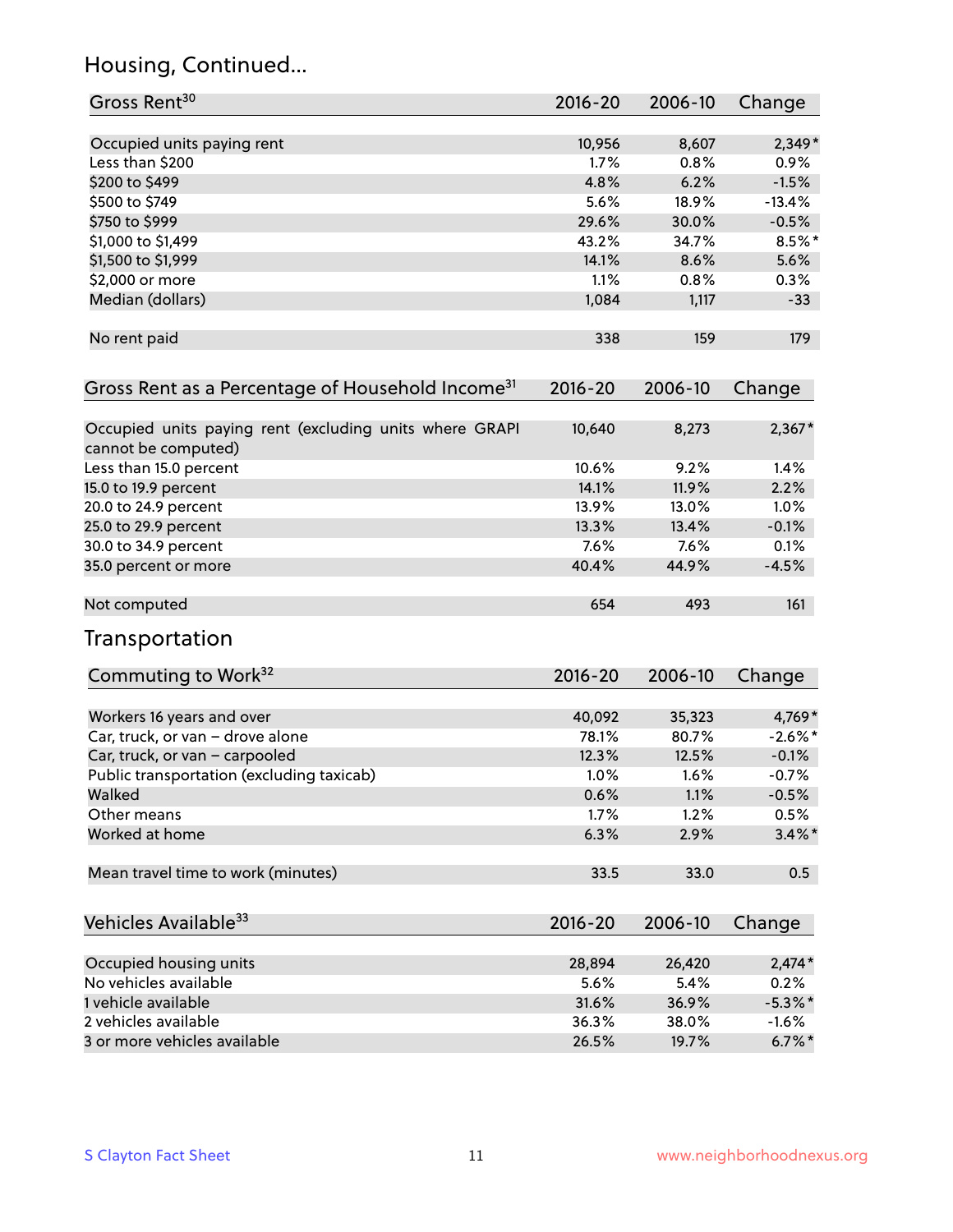#### Health

| Health Insurance coverage <sup>34</sup> | 2016-20 |
|-----------------------------------------|---------|
|-----------------------------------------|---------|

| Civilian Noninstitutionalized Population                | 86,487 |
|---------------------------------------------------------|--------|
| With health insurance coverage                          | 86.0%  |
| With private health insurance coverage                  | 59.6%  |
| With public health coverage                             | 35.8%  |
| No health insurance coverage                            | 14.0%  |
| Civilian Noninstitutionalized Population Under 19 years | 24,837 |
| No health insurance coverage                            | 8.2%   |
| Civilian Noninstitutionalized Population 19 to 64 years | 52,440 |
| In labor force:                                         | 41,023 |
| Employed:                                               | 38,749 |
| With health insurance coverage                          | 83.1%  |
| With private health insurance coverage                  | 76.1%  |
| With public coverage                                    | 11.1%  |
| No health insurance coverage                            | 16.9%  |
| Unemployed:                                             | 2,274  |
| With health insurance coverage                          | 73.6%  |
| With private health insurance coverage                  | 58.4%  |
| With public coverage                                    | 15.3%  |
| No health insurance coverage                            | 26.4%  |
| Not in labor force:                                     | 11,417 |
| With health insurance coverage                          | 74.8%  |
| With private health insurance coverage                  | 43.6%  |
| With public coverage                                    | 41.1%  |
| No health insurance coverage                            | 25.2%  |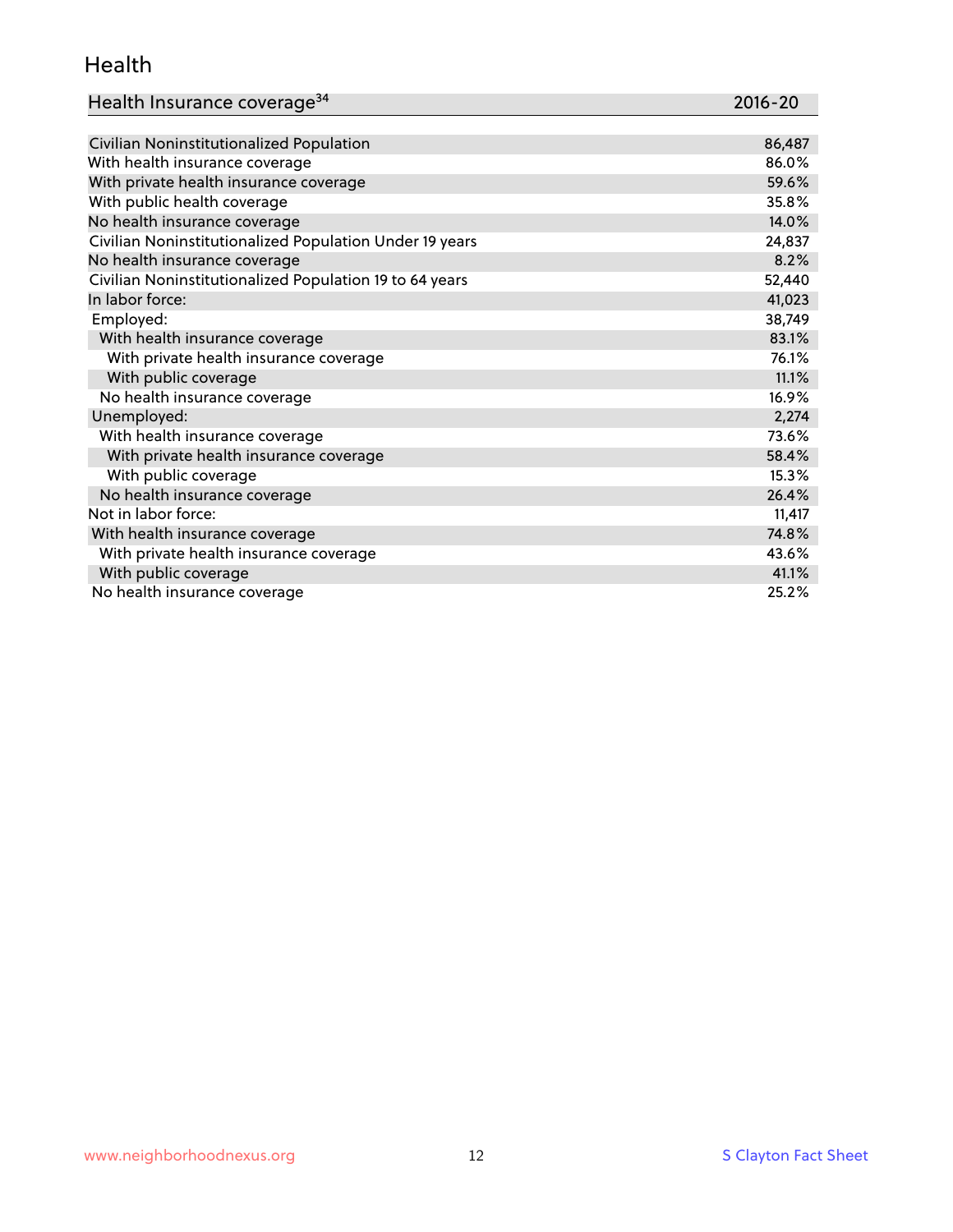## Employment Forecasts

| Forecast Employment by Sector <sup>35</sup>      | 2030     | 2020     | Change   |
|--------------------------------------------------|----------|----------|----------|
|                                                  |          |          |          |
| <b>All Sectors</b>                               | 26,748   | 26,103   | 2.5%     |
| Goods Producing                                  | 1,111    | 1,322    | $-16.0%$ |
| Agriculture, forestry, fishing and hunting       | $\Omega$ | $\Omega$ | 0.0%     |
| Mining                                           | $\Omega$ | $\Omega$ | 0.0%     |
| Construction                                     | 831      | 1,008    | $-17.6%$ |
| Manufacturing                                    | 280      | 314      | $-10.8%$ |
| Service Providing                                | 4,143    | 4,224    | $-1.9%$  |
| Wholesale trade                                  | 752      | 728      | 3.3%     |
| Retail trade                                     | 2,775    | 2,849    | $-2.6%$  |
| Transportation and warehousing                   | 456      | 436      | 4.6%     |
| <b>Utilities</b>                                 | 160      | 211      | $-24.2%$ |
| Information                                      | 675      | 606      | 11.4%    |
| <b>Financial activities</b>                      | 1,023    | 979      | 4.5%     |
| Finance and insurance                            | 413      | 383      | 7.8%     |
| Real estate and rental and leasing               | 610      | 596      | 2.3%     |
| Professional and business services               | 750      | 684      | 9.6%     |
| Professional, scientific, and technical services | 449      | 399      | 12.5%    |
| Management of companies and enterprises          | 301      | 285      | 5.6%     |
| <b>Education and health services</b>             | 8,904    | 8,520    | 4.5%     |
| <b>Education services</b>                        | 6,393    | 6,333    | 0.9%     |
| Health care and social assistance                | 2,511    | 2,187    | 14.8%    |
| Leisure and hospitality                          | 2,542    | 2,636    | $-3.6%$  |
| Arts, entertainment, and recreation              | 301      | 317      | $-5.0%$  |
| Accommodation and food services                  | 2,241    | 2,319    | $-3.4%$  |
| Other services, except public administration     | 430      | 430      | 0.0%     |
| <b>Public administration</b>                     | 5,407    | 5,154    | 4.9%     |
| Described en Ferreno                             |          |          |          |

#### Population Forecasts

| Population Forecasts <sup>36</sup> | 2030    | 2020   | Change |
|------------------------------------|---------|--------|--------|
|                                    |         |        |        |
| <b>Total Population</b>            | 103.107 | 90.804 | 13.5%  |
| <b>Total Households</b>            | 37.032  | 32.164 | 15.1%  |